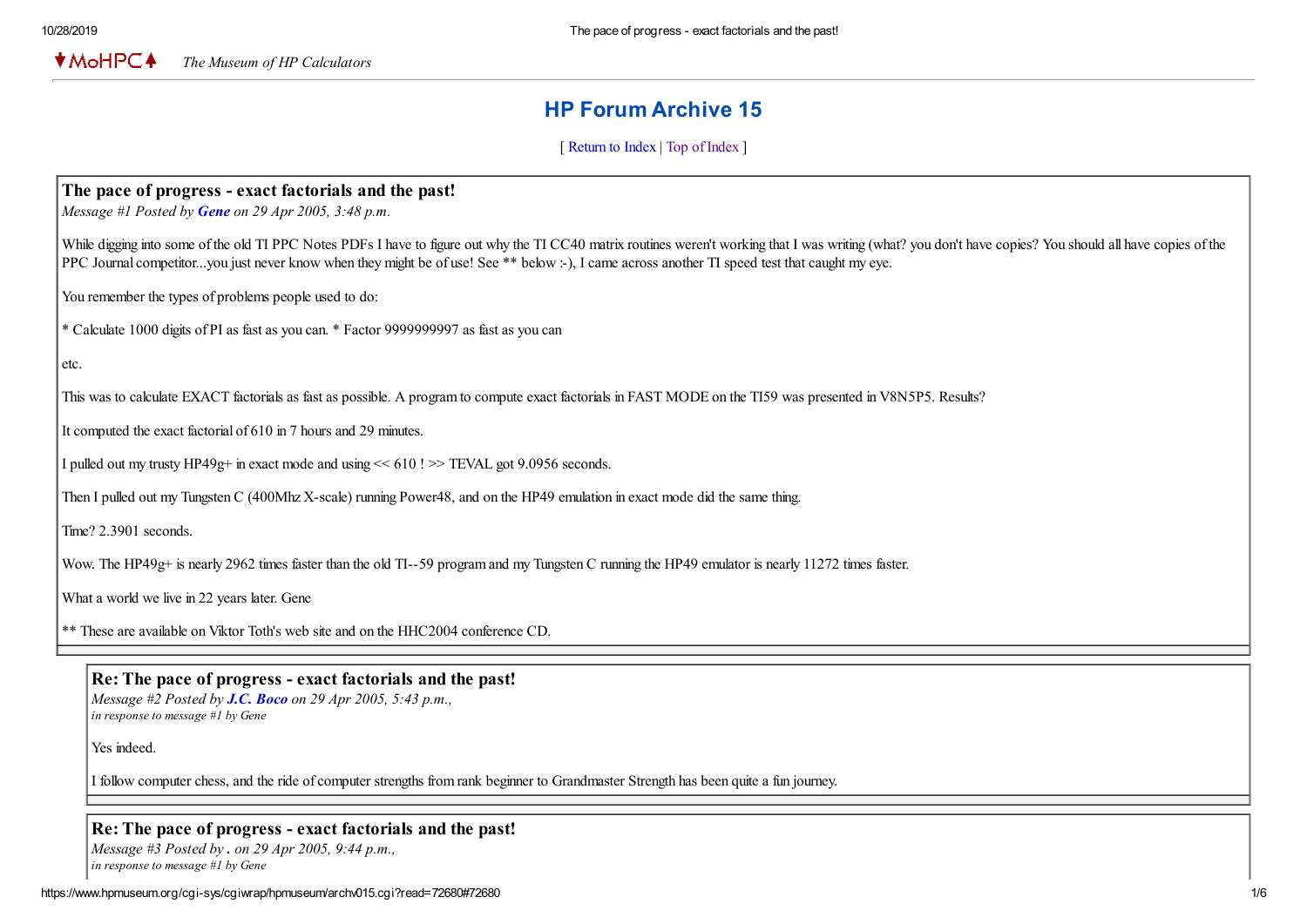.

"I pulled out my trusty HP49g+ in exact mode and using << 610 ! >> TEVAL got 9.0956 seconds."

Thats pretty poor. With the proper sotware (search for FFAC), it takes me about .14 seconds to get the exact result. No, thats not a mistake.

It just goes to show how fast the HP49g+ could be, if it weren't for all the legacy Saturn code.

# Re: The pace of progress - challenge #8

*Message #4 Posted by [Palmer O. Hanson, Jr.](https://www.hpmuseum.org/cgi-sys/cgiwrap/hpmuseum/archv015.cgi?contact=72673) on 29 Apr 2005, 11:06 p.m., in response to message #3 by .*

Another data point in tha pace of progress: I wrote a 76 step TI-59 program to solve Valentin Albillo's Challenge Number 8 using the flag functions. The run time to find 81619 squared = 6661661161 was a little over 33 hours.

## challenge #8 on TI-59

*Message #5 Posted by [Marcus von Cube](https://www.hpmuseum.org/cgi-sys/cgiwrap/hpmuseum/archv015.cgi?contact=72680) on 30 Apr 2005, 3:42 a.m., in response to message #4 by Palmer O. Hanson, Jr.*

Quote:

I wrote a 76 step TI-59 program to solve Valentin Albillo's Challenge Number 8 using the flag functions.

Can you post the listing? I'd like to see it run on an emulator...

## Re: challenge #8 on TI-59

*Message #6 Posted by [doug](https://www.hpmuseum.org/cgi-sys/cgiwrap/hpmuseum/archv015.cgi?contact=72681) on 30 Apr 2005, 3:48 a.m., in response to message #5 by Marcus von Cube*

Quote:

Can you post the listing? I'd like to see it run on an emulator...

Emulator? I didn't knew that an TI-59 emulator exists. Where can I find one?

## Re: challenge #8 on TI-59 - Emulators

*Message #7 Posted by [Marcus von Cube](https://www.hpmuseum.org/cgi-sys/cgiwrap/hpmuseum/archv015.cgi?contact=72684) on 30 Apr 2005, 4:06 a.m., in response to message #6 by doug*

There is even an online version running as a Java applet:

<http://www.n3times.com/vertigo/>

More can be found on [http://www.ti59.com](http://www.ti59.com/)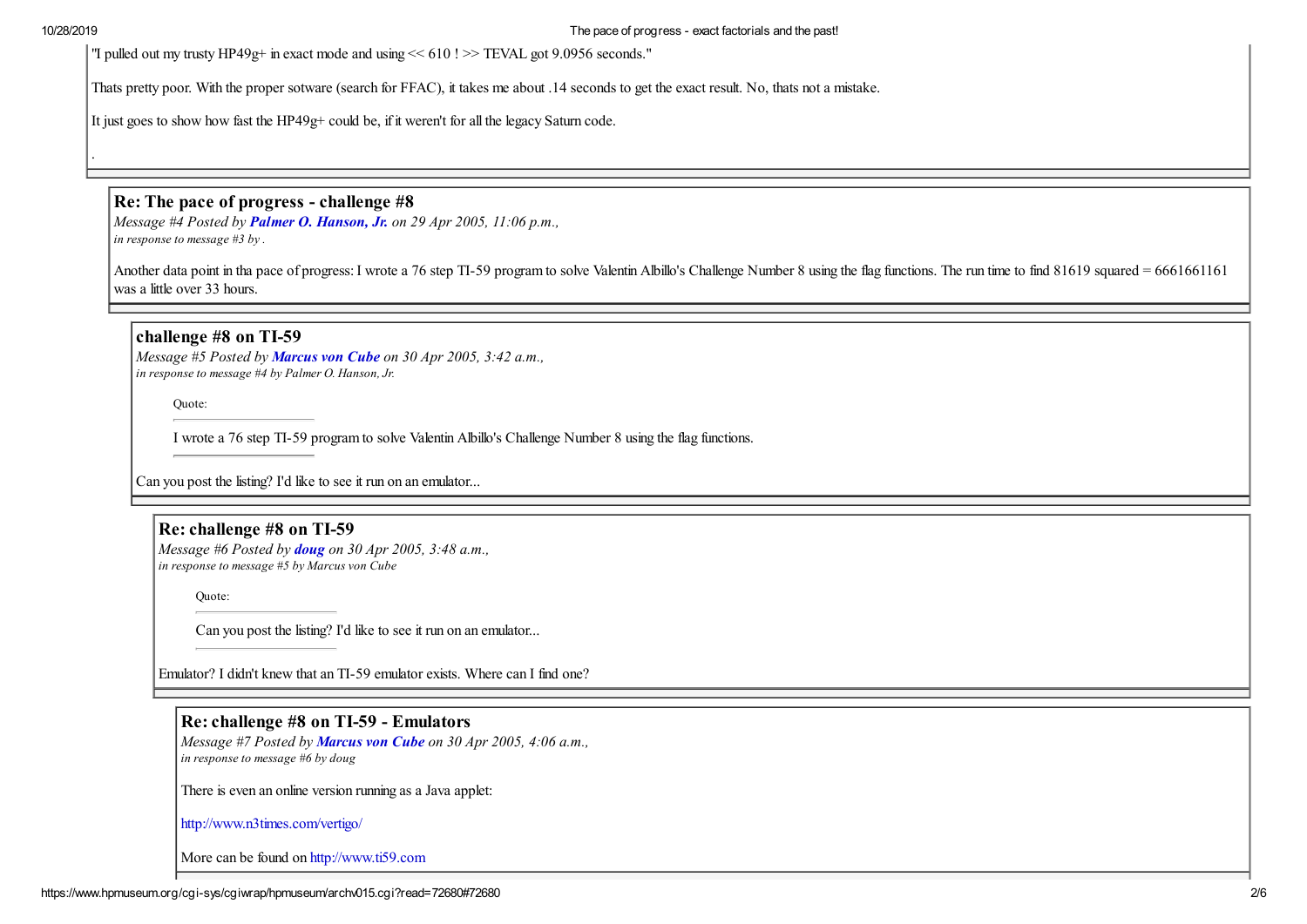## Re: challenge #8 on TI-59 - Emulators

*Message #8 Posted by [doug](https://www.hpmuseum.org/cgi-sys/cgiwrap/hpmuseum/archv015.cgi?contact=72715) on 1 May 2005, 5:10 a.m., in response to message #7 by Marcus von Cube*

This is simulator. I doubt it will show the same results as the real TI-59.

## Re: challenge #8 on TI-59 - Emulators

*Message #9 Posted by [Marcus von Cube](https://www.hpmuseum.org/cgi-sys/cgiwrap/hpmuseum/archv015.cgi?contact=72719) on 1 May 2005, 12:44 p.m., in response to message #8 by doug*

Quote:

This is simulator. I doubt it will show the same results as the real TI-59.

Agreed! I doubt anyone has ever created a circuit or CPU level emulation of the real TI-59.

Re: challenge #8 on TI-59 - Emulators *Message #10 Posted by [doug](https://www.hpmuseum.org/cgi-sys/cgiwrap/hpmuseum/archv015.cgi?contact=72740) on 2 May 2005, 1:38 a.m., in response to message #9 by Marcus von Cube*

Quote:

Agreed! I doubt anyone has ever created a circuit or CPU level emulation of the real TI-59.

AFAIK, no. See the thread<http://www.hpmuseum.org/cgi-sys/cgiwrap/hpmuseum/archv013.cgi?read=47346>

## Re: challenge #8 on TI-59

*Message #11 Posted by [Palmer O. Hanson, Jr.](https://www.hpmuseum.org/cgi-sys/cgiwrap/hpmuseum/archv015.cgi?contact=72736) on 1 May 2005, 11:03 p.m., in response to message #5 by Marcus von Cube*

The TI-59 solution relies on the flag feature in which the only the ones digit of the value accessed by a St Flg Ind command is used to determine which flag to set. The program won't run well with the printer attached because each time Flag 9 is set the printer goes into TRACE mode.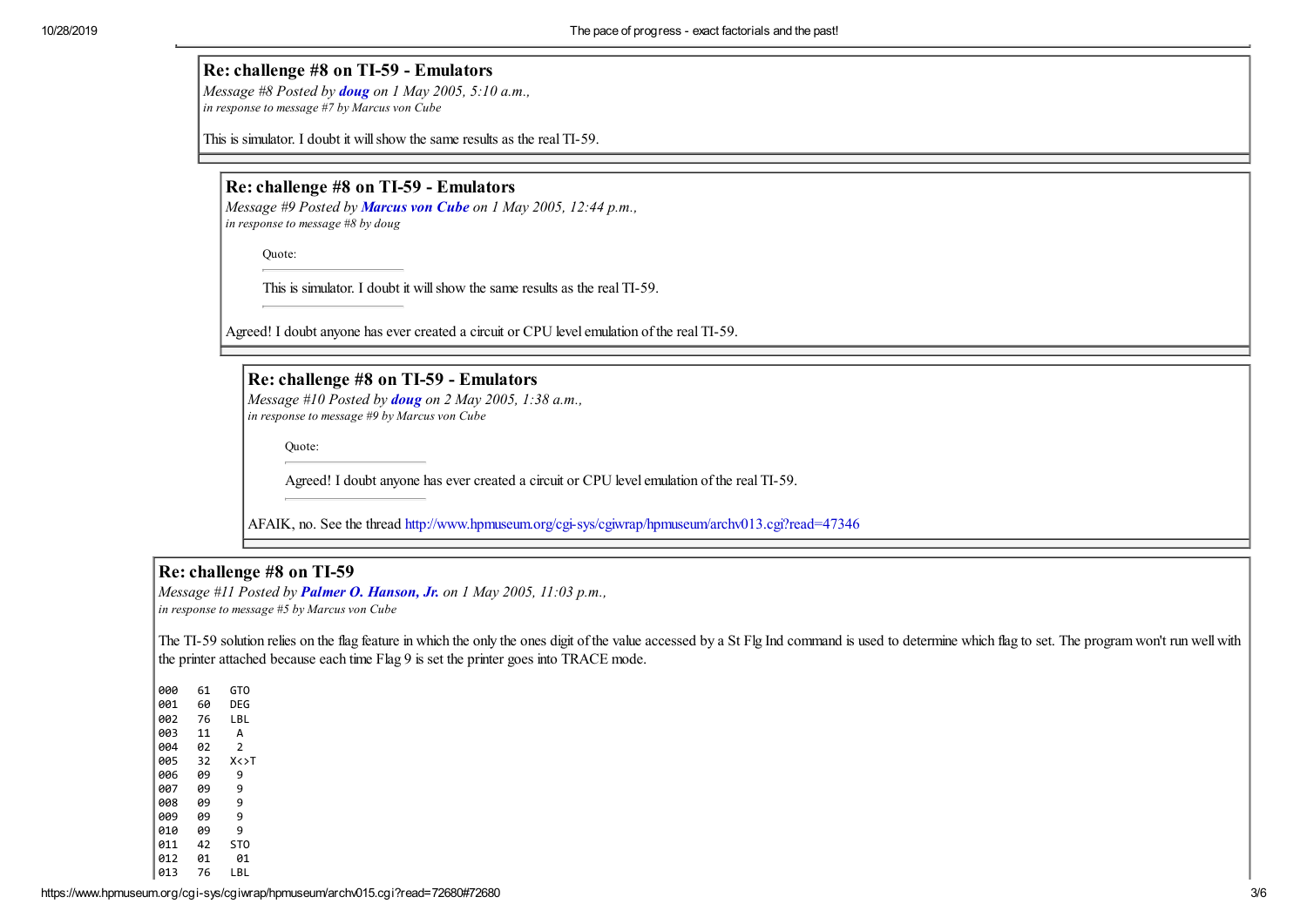| 014 | 60 | DEG             |
|-----|----|-----------------|
| 015 | 69 | 0P              |
| 016 | 31 | 31              |
| 017 | 43 | RCL             |
| 018 | 01 | 01              |
| 019 | 33 | X-squared       |
| 020 | 42 | ST0             |
| 021 | 09 | 09              |
| 022 | 01 | 1               |
| 023 | 00 | 0               |
| 024 | 42 | ST <sub>0</sub> |
| 025 | 00 | 00              |
| 026 | 76 | LBL             |
| 027 | 70 | <b>RAD</b>      |
| 028 | 86 | STF             |
| 029 | 40 | IND             |
| 030 | 09 | 09              |
| 031 | 01 | 1               |
| 032 | 00 | 0               |
| 033 | 22 | INV             |
| 034 | 49 | PRD             |
| 035 | 09 | 09              |
| 036 | 97 | DSZ             |
| 037 | 00 | 00              |
| 038 | 70 | rad             |
| 039 | 87 | IFF             |
| 040 | 00 | 00              |
| 041 | 35 | 1/X             |
| 042 | 09 | 9               |
| 043 | 42 | ST0             |
| 044 | 00 | 00              |
| 045 | 25 | <b>CLR</b>      |
| 046 | 76 | LBL             |
| 047 | 39 | cos             |
| 048 | 22 | INV             |
| 049 | 87 | IFF             |
| 050 | 40 | IND             |
| 051 | 00 | 00              |
| 052 | 38 | SIN             |
| 053 | 01 | 1               |
| 054 | 85 | $\ddot{}$       |
| 055 | 76 | LBL             |
| 056 | 38 | SIN             |
| 057 | 97 | DSZ             |
| 058 | 00 | 00              |
| 059 | 39 | COS             |
| 060 | 00 | 0               |
| 061 | 95 | $=$             |
| 062 | 67 | EQ              |
| 063 | 30 | TAN             |
| 064 | 76 | LBL             |
| 065 | 35 | 1/X             |
| 066 | 81 | RST             |
| 067 | 76 | LBL             |
| 068 | 30 | tan             |
| 069 | 43 | RCL             |
| 070 | 01 | 01              |
| 071 | 33 | X-squared       |
| 072 | 42 | ST0             |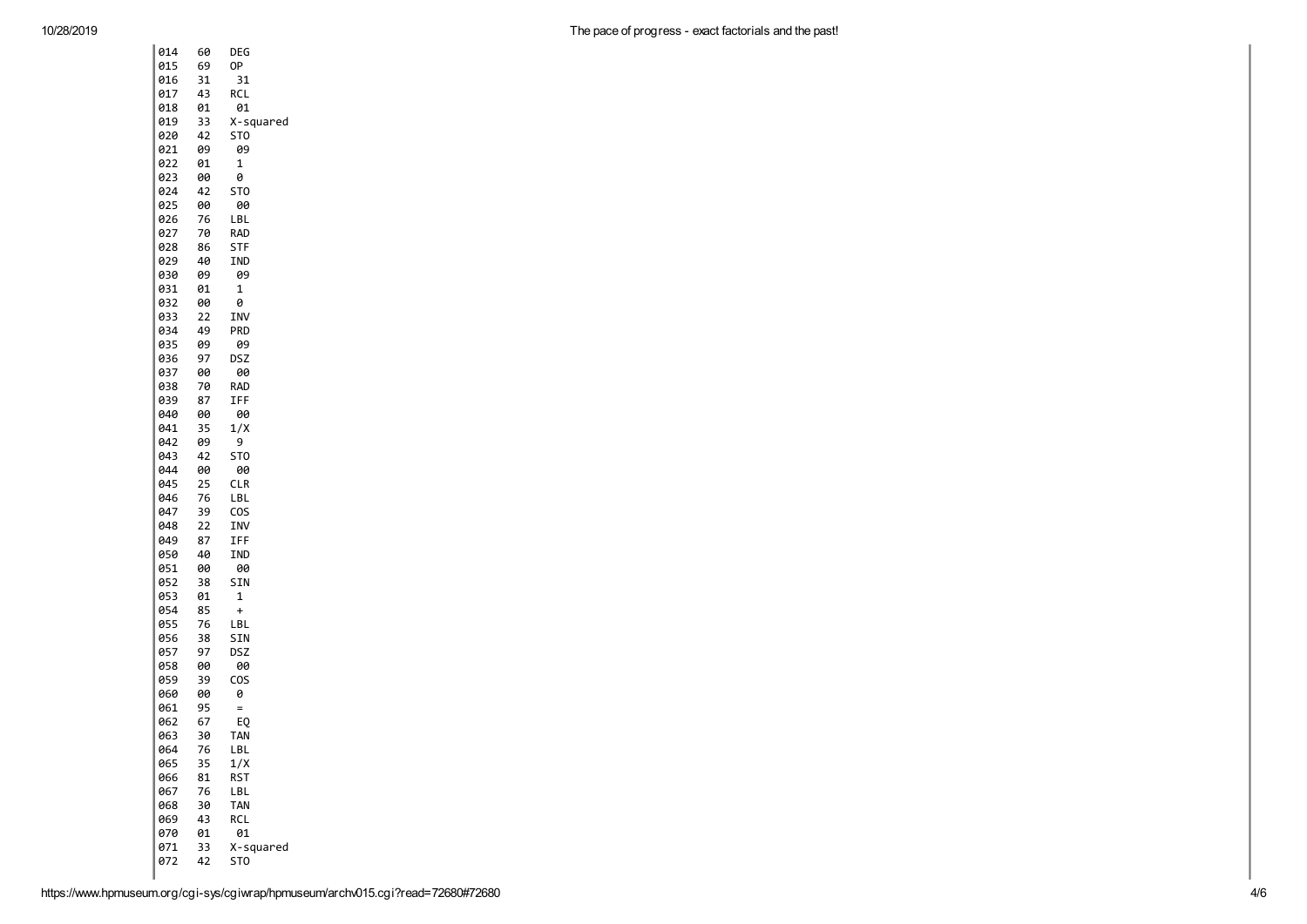073 11 11 074 91 R/S

075 81 RST

#### Re: challenge #8 on TI-59

*Message #12 Posted by [Marcus von Cube](https://www.hpmuseum.org/cgi-sys/cgiwrap/hpmuseum/archv015.cgi?contact=72765) on 2 May 2005, 9:21 a.m., in response to message #11 by Palmer O. Hanson, Jr.*

Quote:

The TI-59 solution relies on the flag feature in which only the ones digit of the value accessed by a St Flg Ind command is used to determine which flag to set.

I tried the same on my TI-66 (which was kind of successor to the TI-59 with the same instruction set but without modules). The above mentioned trick does not work on this machine. It looks like I need to separate the last digit on order to make St Flg Ind to work.

#### Re: challenge #8 on TI-59

*Message #13 Posted by [Palmer O. Hanson, Jr.](https://www.hpmuseum.org/cgi-sys/cgiwrap/hpmuseum/archv015.cgi?contact=72818) on 2 May 2005, 9:16 p.m., in response to message #12 by Marcus von Cube*

I don't remember noting the diffference in flag implementation. My TI-66 and manual aren't immediately available. I may be able to get to them next month.

### Re: challenge #8 on TI-59

*Message #14 Posted by [Palmer O. Hanson, Jr.](https://www.hpmuseum.org/cgi-sys/cgiwrap/hpmuseum/archv015.cgi?contact=72820) on 2 May 2005, 10:12 p.m., in response to message #13 by Palmer O. Hanson, Jr.*

While I do not have my TI-66 or the TI-66 manual available at this time I do have the issues of TI PPC Notes from the period when the TI-66 came on the market. Page 6 of the Volume 9 Number 9 issue released in early 1984 states:

"... There is no indirect StFlg/IfFlg capability to operate on the least significant digit of a value in the indirect register ..."

While looking for that I found the following limitation on the TI-59 flag capability on page 17 of the Volume 8 Number 2 issue:

"... the StFlg Ind XX sequence sets a flag according to the ones digit if the value in register XX is an integer of twelve digits or less. If the value in register XX is an integer of thirteen digits then the StFlg Ind XX function sets a flag on the basis of the tens digit. ..."

Now you know more about all of this that you probably ever wanted to know. One of my friends used to say that Palmer is the kind of person who, if you ask him for the time of day, tells you how to build a clock.

## Re: The pace of progress - exact factorials - 610!

*Message #15 Posted by [Marcus von Cube](https://www.hpmuseum.org/cgi-sys/cgiwrap/hpmuseum/archv015.cgi?contact=72682) on 30 Apr 2005, 4:00 a.m.,*

*in response to message #1 by Gene*

I always thought that the TI-92 (and its siblings) ran derive as their CAS but that's not entirely true:

Derive 6 on a PC can compute the factorial of 610 in exact mode within a fraction of a second. It displays all 3307 (?) digits. (Enter 610! and then press the  $[=]$  icon.)